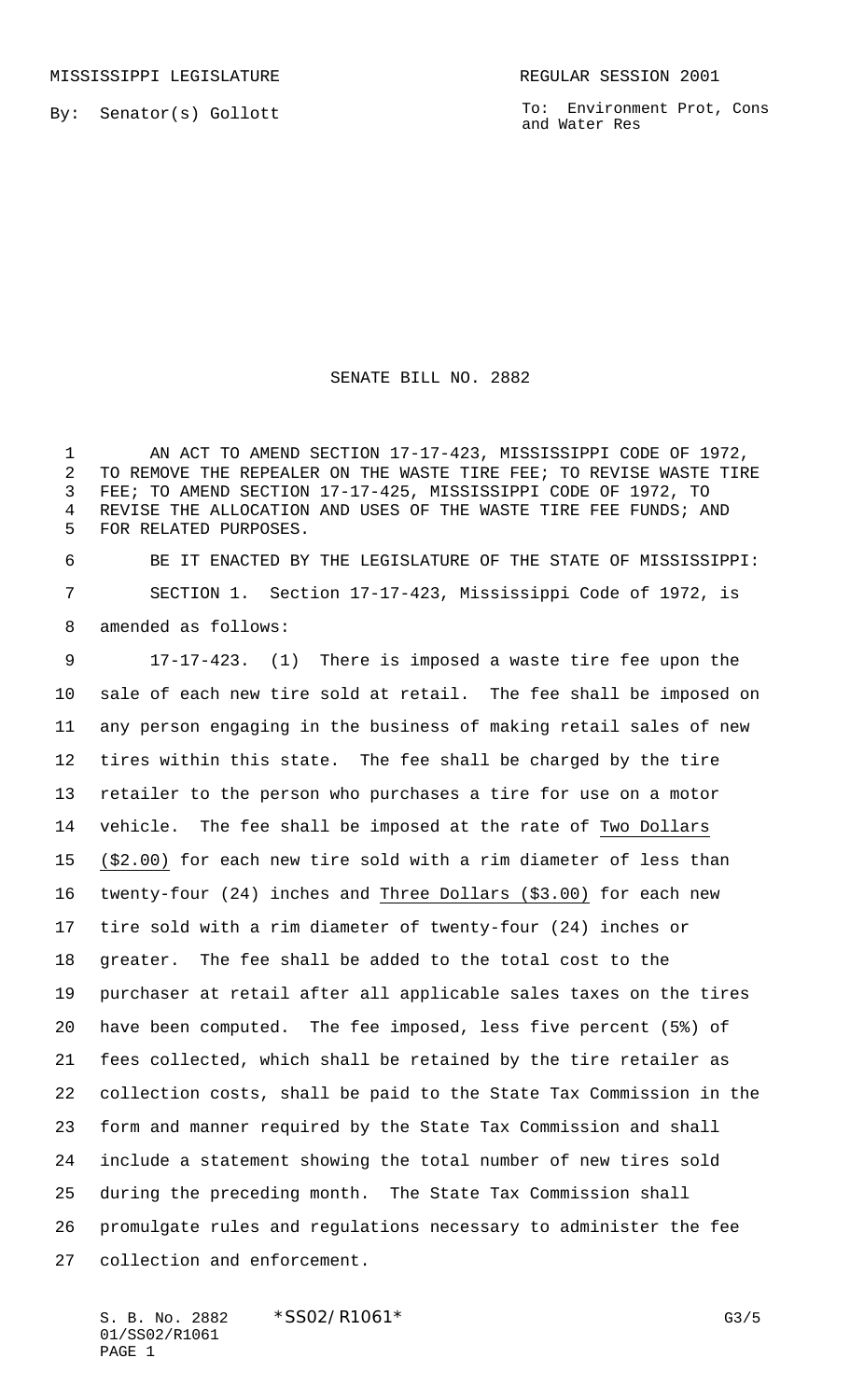(2) The State Tax Commission shall administer, collect and enforce the fee authorized under this section under the same procedures used in the administration, collection and enforcement of the state sales tax imposed under Chapter 65, Title 27, Mississippi Code of 1972, except as provided in this section. The proceeds of the waste tire fee, less five percent (5%) of the proceeds, which shall be retained by the State Tax Commission as collection costs, shall be transferred by the State Tax Commission into the waste tire account of the Environmental Protection Trust Fund.

 **\* \* \***

 SECTION 2. Section 17-17-425, Mississippi Code of 1972, is amended as follows:

 17-17-425. (1) Beginning July 1, 1995, monies allocated to the Environmental Protection Trust Fund from waste tire fees shall be accounted for in a waste tire account and shall be utilized for the following purposes:

 (a) Not more than sixty percent (60%) shall be utilized for making grants to counties, municipalities or regional solid waste management authorities: (i) for providing a waste tire collection program for small quantity waste tire generators as provided in Section 17-17-409; (ii) for use in clean-up of small scattered unauthorized waste tire dumps not abated under Section 17-17-419; (iii) for payment of a maximum of fifty percent (50%) of the cost of employing a waste tire enforcement officer. The grants may be used as matching funds for employment of a solid waste enforcement officer as provided in Section 17-17-65. An employee may serve as both the solid waste enforcement officer and the waste tire enforcement officer; and (iv) for purchase of products derived from Mississippi waste tires; (b) Not more than five percent (5%) shall be utilized

 by the department for abatement of unauthorized waste tire dumps as provided in Section 17-17-419;

S. B. No. 2882 \*SS02/R1061\* 01/SS02/R1061 PAGE 2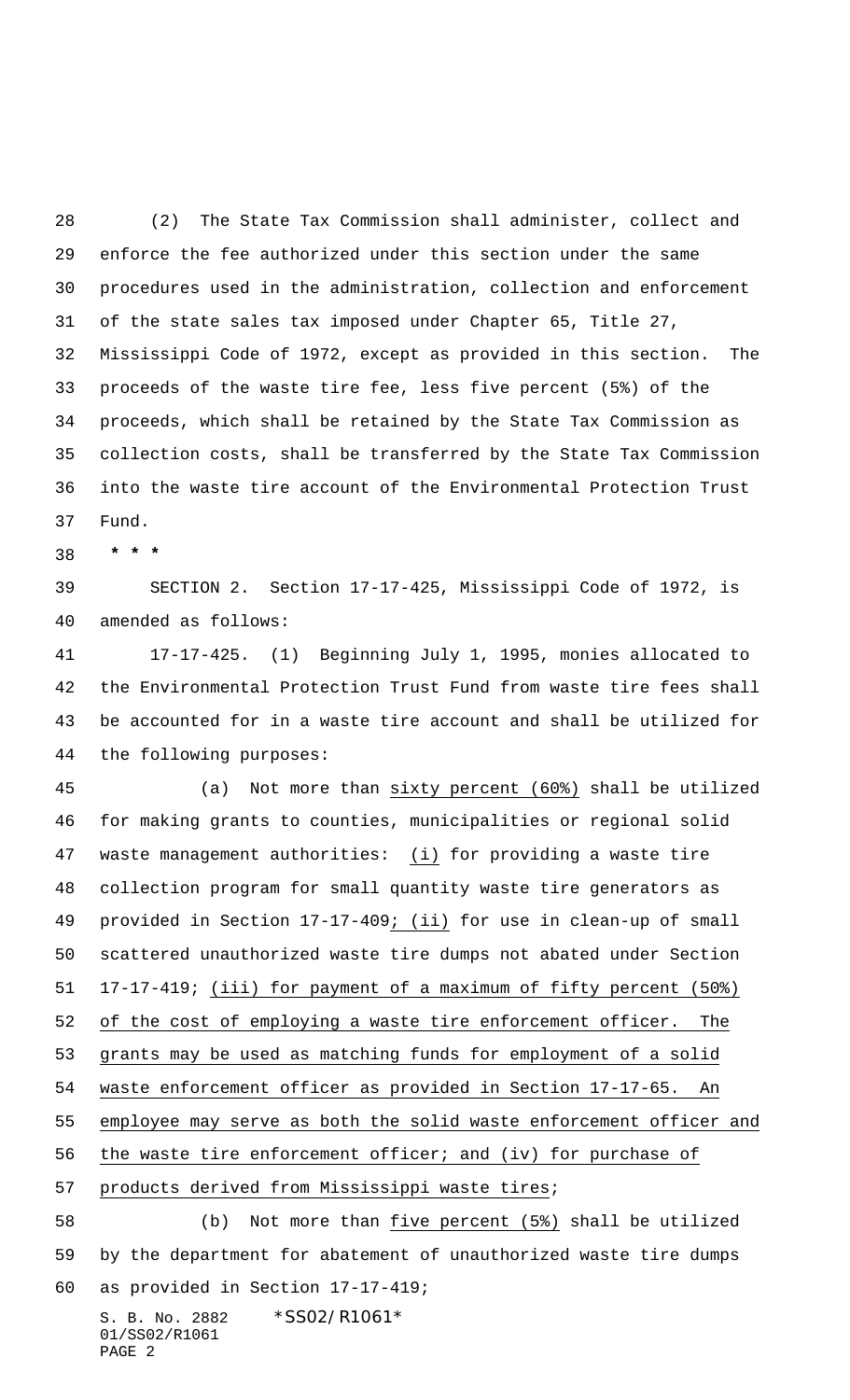(c) Not more than fifteen percent (15%) shall be utilized (i) to provide incentive grants to persons that will manufacture products from waste tires, use recovered rubber from waste tires or use waste tires as a fuel or fuel supplement, (ii) to provide funding for research and demonstration projects directly related to solving solid waste problems resulting from waste tires, including the use of innovative technologies for the processing of waste tires, (iii) to provide an incentive reimbursement to end users for the costs of using waste tires or waste tire derived materials where those tires originate in the State of Mississippi, if the commission determines an incentive is necessary to promote market development. The commission may determine legitimate end uses that may be eligible for 74 reimbursement and an acceptable rate of reimbursement; and

 (d) Not more than twenty percent (20%) shall be utilized by the department to pay the costs of administering these funds and the waste tire management program required under Sections 17-17-405, 17-17-407, 17-17-411, 17-17-413, 17-17-419 and 17-17-423.

 (2) To provide for the maximum effective use of funds in the waste tire account, the commission, upon determination that unused funds are available in a particular program as described above, may reallocate funds between the programs described in paragraphs (a) through (c) of subsection (1) to exceed the percentage thresholds.

 (3) The commission may consolidate any grant provided under this section with any grant provided under the local governments solid waste assistance program or the Right-Way-To-Throw-Away Program. Funds provided through any consolidated grant shall be used in accordance with the program under which the funds are provided.

S. B. No. 2882 \*SS02/R1061\* 01/SS02/R1061 PAGE 3 (4) The commission shall establish a statewide plan for the use of monies received under Sections 17-17-401 through 17-17-427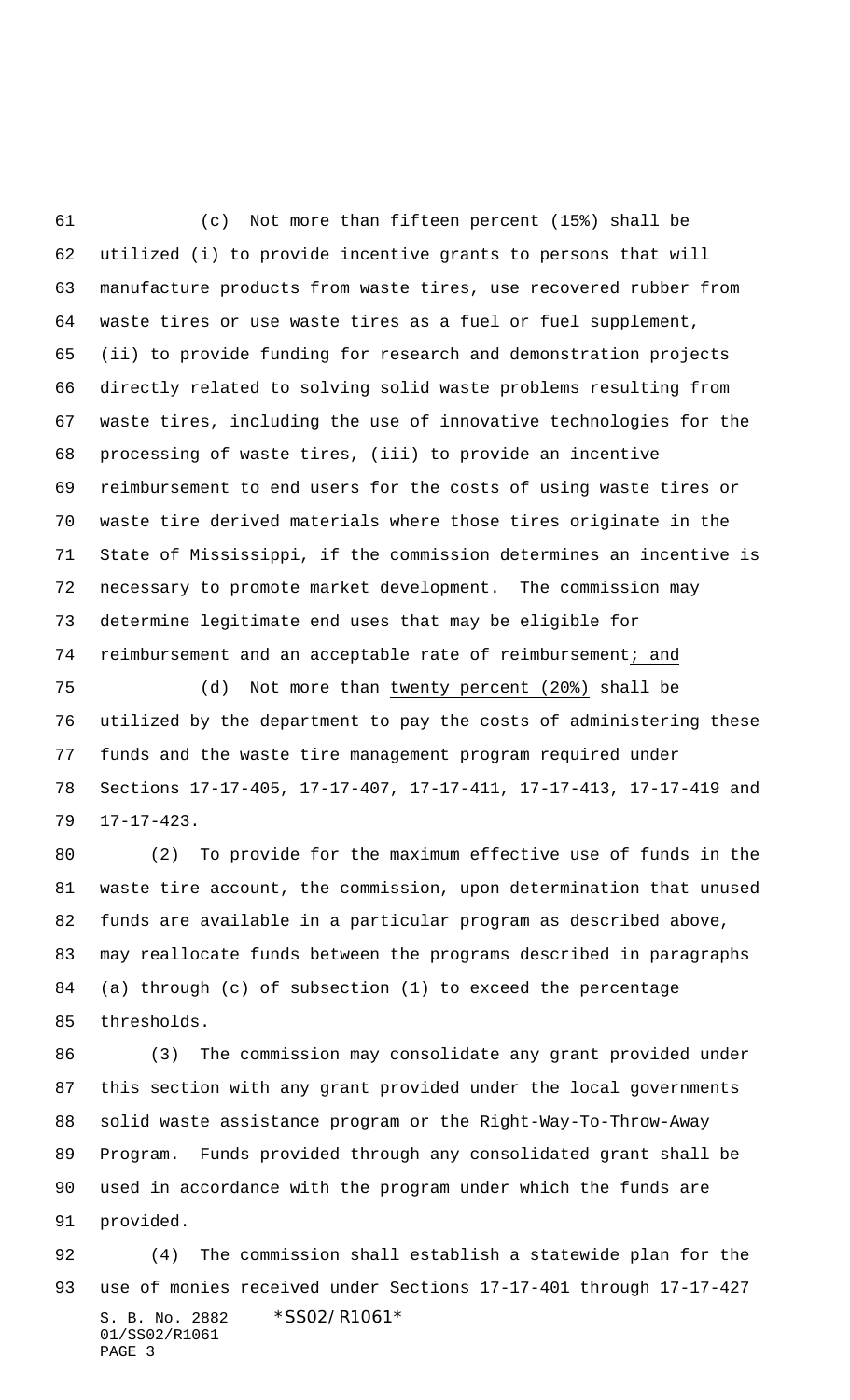and shall adopt regulations for administering this fund. The regulations shall include eligibility requirements for persons requesting incentive grants and funding for research and demonstration projects. No incentive grant or research and demonstration project funding may be awarded for an activity which receives less than seventy-five percent (75%) of its waste tires from Mississippi waste tires sites, retailers or residents. The commission may consider requests for funding from applicants who do not meet this requirement contingent upon the applicant demonstrating that the activity does or will accept Mississippi tires and that the award of the requested funding would be in the best interest of the State of Mississippi. The burden of proof shall be on the applicant to show that eligibility requirements have been met.

 (5) For the purpose of establishing a statewide plan for the use of monies received under Sections 17-17-401 through 17-17-427 and proposing regulations for administering this fund, including eligibility requirements and application priorities, the commission shall create an advisory council consisting of members of the tire industry, the general public, the department, and the Department of Economic and Community Development.

 (6) The department shall provide technical assistance, upon written request, to a municipality, county or group of counties desiring assistance in applying for waste tire grants or choosing a method of waste tire management which would be an eligible use of the grant funds.

 (7) Subject to the authority of the commission in subsection (2) of this section, monies existing in the waste tire account of the Environmental Protection Trust Fund on July 1, 1995, shall remain in the account as previously allocated but those monies which have been allocated for incentive grants or research and demonstration awards shall be combined as described in subsection (1)(c) of this section.

S. B. No. 2882 \*SS02/R1061\* 01/SS02/R1061 PAGE 4